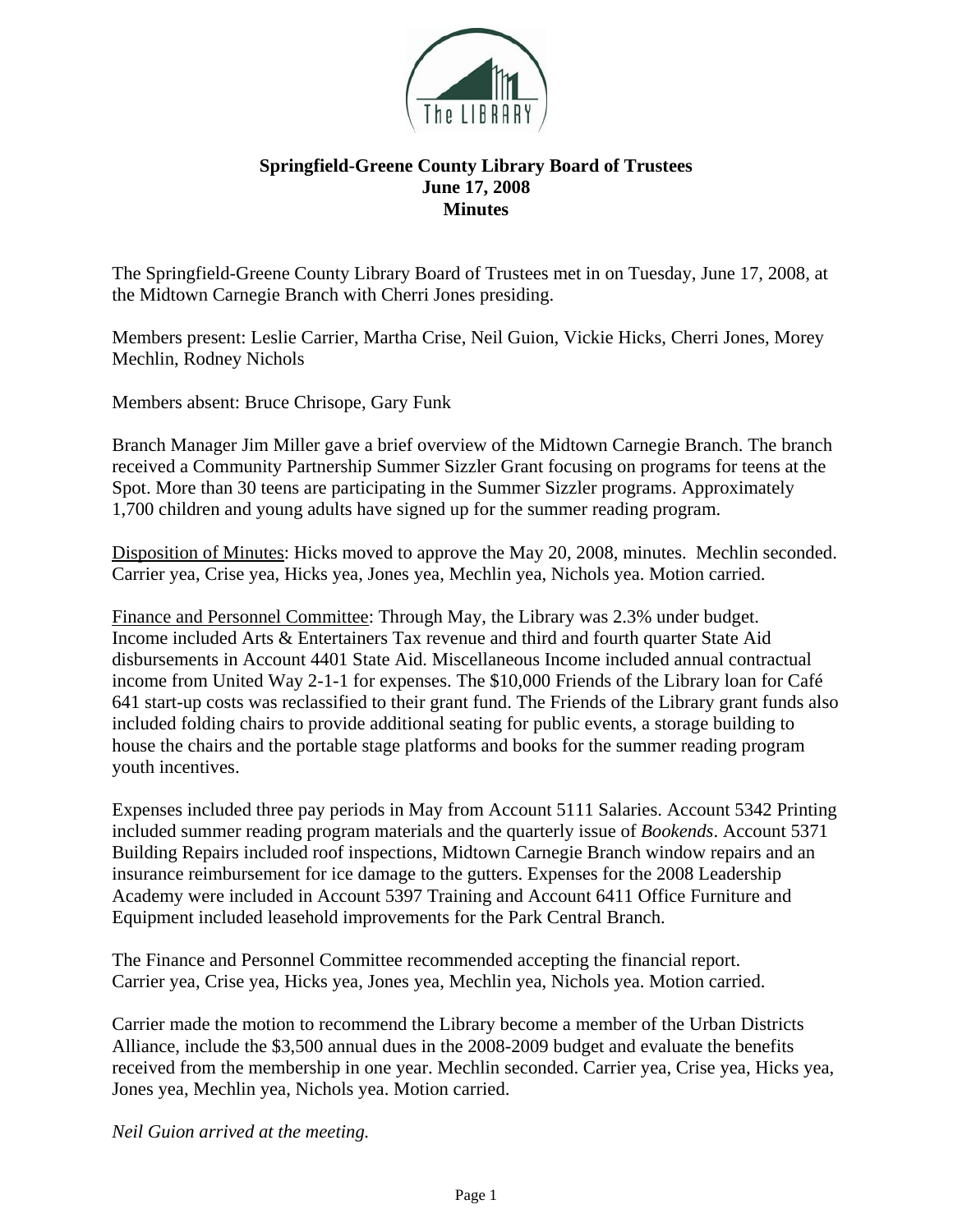Rodney Nichols reviewed the proposed budget for 2008-2009. Tax revenue is projected at a 5% increase for the next budget year. A 3% step increase for staff still on the salary track and a 3% cost-of-living adjustment for all employees are proposed for the personnel budget. The Library Collections budget is 20% of the operating budget as established by Board policy. Additions to the budget presented in May included a relocation package not to exceed \$20,000 for the new Executive Director and \$6,628 for telecommunications for wireless DSL to the branches.

The Finance and Personnel Committee recommended approving the proposed budget for the 2008-2009 fiscal year. Carrier yea, Crise yea, Guion yea, Hicks yea, Jones yea, Mechlin yea, Nichols yea. Motion carried.

Buildings and Grounds Committee: The lease for the Strafford Branch Library has been signed, and the branch is anticipated opening by mid-August.

The Willard Branch landlord should soon be getting bids back on the proposed new facility and will then be able to present a specific fee for the project.

Programs, Services and Technology Committee: Chair Morey Mechlin reported the committee discussed the elimination of fines for children and young adults as part of the summer reading program. Statistics from this incentive will be tracked and reviewed carefully.

Circulation in May increased 2.9% with 294,528 materials circulating systemwide. Total branch traffic increased 1.1% with 140,435 patron visits. Systemwide, 1,575 groups used the meeting rooms with an attendance of 10,275. There were 330,151 searches from the Library's electronic products. The web server recorded a total of 743,325 page views by 106,775 visitors during May.

Search Committee: Chair Cherri Jones reported a new web page was created by the community relations, computer services and human resources departments to aid in soliciting applications for the executive director position. Applicants are instructed to e-mail their resumes to search consultant John Keister. The committee will meet with Keister by the first of September with anticipation of a new director selected by the end of October.

Report of the Director: The Library received a six-month continuation to the Community and Conflict Civil War digitization grant. There is an option to extend the grant an additional six to twelve months.

The Library is a finalist for the Springfield Business Journal's Economic Impact Awards. The Board was asked contact the Business Office if they are able to attend the July 17 banquet at the Oasis Inn.

Accountant John Stratman resigned his position effective June 20.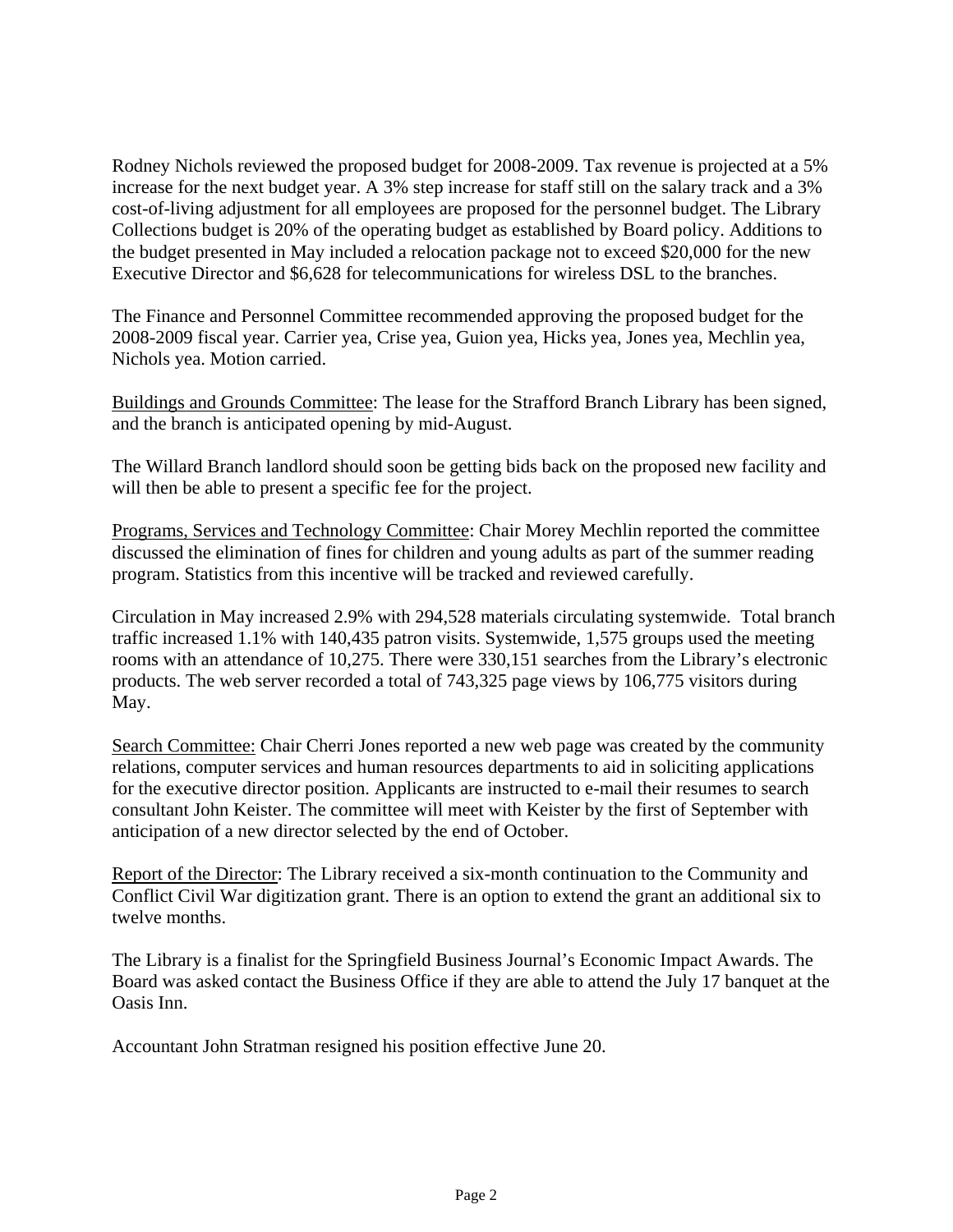Unfinished Business: The Board reviewed the status of priorities for 2007-2009.

- 1. Establish a timeline and choose a search firm to assist with the selection of a new executive director.
	- *Status: Search firm selected and proposed timeline set.*
- 2. Develop plans and estimate the costs of expanding outreach services to specific population groups (i.e., all child care facilities in Greene County or businesses).
	- *Status: Staff goal and should be removed from Board goal list.*
- 3. Analyze the cost benefits of new technology applications that offer the potential for improved service delivery.
	- *Status: Radio Frequency Identification (RFID) implementation has begun, and the goal will be removed from the Board goal list.*
- 4. Design a materials delivery system and implement a pilot project. *Status: Staff goal and should be removed from Board goal list.*
	-
- 5. Expand the fundraising role and mission of the Springfield-Greene County Library Foundation.
	- *Status: Library Foundation Director hired and strategic planning started. The goal will be removed from the Board goal list.*
- 6. Review fee structure for providing services to non-residents.
	- *Status: Christian County Library did not pursue a tax levy campaign. The goal will be removed from the Board goal list.*
- 7. Develop scenarios, timeline and public survey for a potential capital tax campaign.
	- *Status: The Board did not pursue a tax levy campaign.*

Additional goals for 2008-2009 will include:

- Complete the process for choosing a new executive director.
- Review all programs and services for issues and opportunities.
- Continue to pursue opportunities for improved locations at Strafford, Willard and Republic.

Jones will send a revised list of goals to the Board to review for approval at the July meeting.

New Business: Jones appointed Morey Mechlin, Leslie Carrier and Vickie Hicks to the nominating committee for officers for 2008-2009. They will make a recommendation at the July meeting.

Library Foundation Director Michelle Creed reviewed the Corporate Sponsorship Policy. The Board discussed issues such as approval of sponsorships and naming opportunities. Creed will revise the policy for approval at the July meeting.